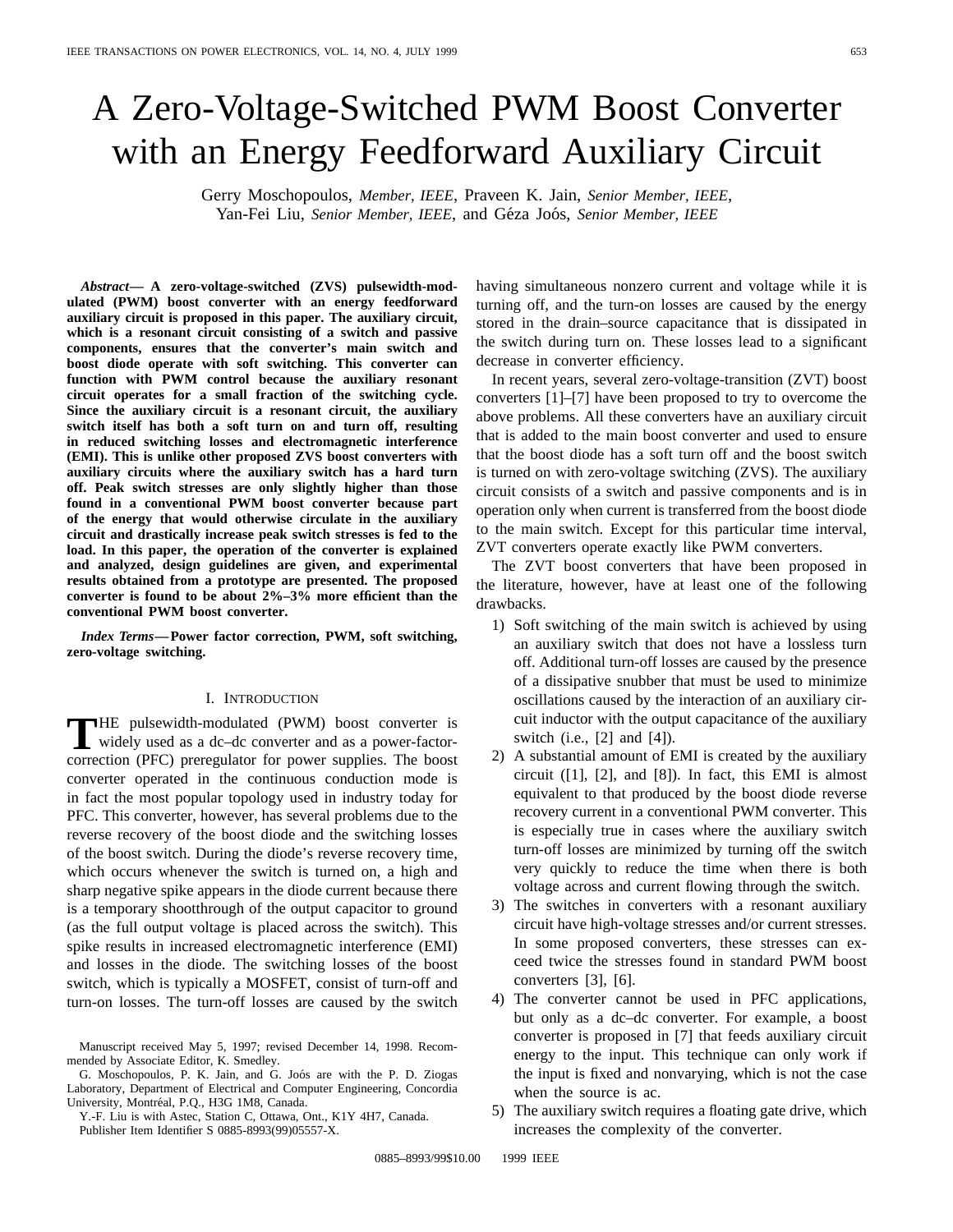

Fig. 1. The proposed ZVT PWM boost converter.

The ZVT boost converter proposed in this paper (Fig. 1) does not have the above limitations. The key feature of this converter is that a nearly lossless auxiliary switch turn off is achieved with a soft instead of a hard turn off, which limits EMI. Moreover, the energy feedforward diodes  $D_{x1}$  and  $D_{x2}$ have less reverse recovery current than that found in similar diodes in other ZVT topologies. This is because  $D_{x1}$  and  $D_{x2}$ conduct only a fraction of the auxiliary circuit current since the auxiliary circuit transformer steps it down. Although the operation of the auxiliary circuit does cause the main switch to operate with a resonant current peak, this peak is lower than that found in other proposed converters. In this paper, the operation of the converter is explained and analyzed, and design guidelines are given. The feasibility of the proposed converter is shown with experimental results obtained from a 500-W 50-kHz prototype operating with PFC.

#### II. CIRCUIT DESCRIPTION AND PRINCIPLES OF OPERATION

The proposed converter consists of a diode bridge rectifier, main switch  $S_1$  and auxiliary switch  $S_2$ , boost diode  $D_1$ , energy recovery diodes  $D_{x1}$  and  $D_{x2}$ , inductors  $L_{\text{in}}$  and  $L_{r}$ , capacitors  $C_o$ ,  $C_{s1}$ , and  $C_r$ , and transformer  $T_x$ . Resistor R represents the load. Components  $L_{\text{in}}$ ,  $S_1$ ,  $D_1$ , and  $C_o$  make up a standard boost converter. Unity input power factor is achieved by switching  $S_1$  so that the current through  $L_{\text{in}}$  is shaped to be sinusoidal and in phase with the input voltage. Capacitor  $C<sub>o</sub>$  is used to reduce the harmonic ripple found on the output voltage. Capacitor  $C_{s1}$  is placed across  $S_1$  to reduce switching losses and EMI during turn off. The remaining converter components comprise the auxiliary circuit.

The main boost switch in Fig. 1 is turned on with ZVS by activating the auxiliary circuit and discharging  $C_{s1}$  just before turn on is to occur. The auxiliary switch has a zero-currentswitched (ZCS) turn on and a ZVS turn off because of the series  $LC$  circuit in the auxiliary circuit: The  $ZCS$  turn on is due to inductor  $L_r$ , which slows down the rate of current rise through  $S_2$ , and the ZVS turn off is caused by the resonant circuit injecting current through the diode across  $S_2$ . Since the body diode found in presently available devices has a slow reverse recovery, it is therefore recommended that the body diode of  $S_2$  be blocked by placing a diode in series with it and a fast recovery diode in parallel with the series diode–switch combination.

The auxiliary circuit losses and component stresses can be decreased by reducing the amount of energy circulating in the auxiliary circuit while it is in operation. The purpose of transformer  $T_x$  and diodes  $D_{x1}$  and  $D_{x2}$  is to provide a path



Fig. 2. Gating signal and circuit waveforms.



Fig. 3. Intervals of converter operation over a complete switching cycle.

for part of this energy to be fed to the load. Such a path is always present during auxiliary circuit operation because current can flow through either  $D_{x1}$  and  $D_{x2}$ . When auxiliary circuit current is flowing in the positive direction, a voltage is impressed across the primary of  $T_x$ , and the secondary voltage makes diode  $D_{x1}$  conduct. Likewise, diode  $D_{x2}$  conducts when current in the auxiliary circuit is flowing in the negative direction. In both cases, the primary voltage is clamped to a magnitude of  $V_o/N_x$ , where  $N_x$  is the turns ratio of  $T_x$ .

The proposed converter has eight operating intervals for one switching cycle. Gating signals and circuit waveforms are shown in Fig. 2, and the equivalent circuit for each interval is shown in Fig. 3. The operating intervals are as follows.

*1) Interval 0*  $[t < t_0]$ : The main switch  $S_1$  and the auxiliary switch  $S_2$  are both off, and current is flowing to the load through diode  $D_1$ . The auxiliary circuit capacitor  $C_r$  is charged to a voltage,  $V_{Cr0}$ , which is negative.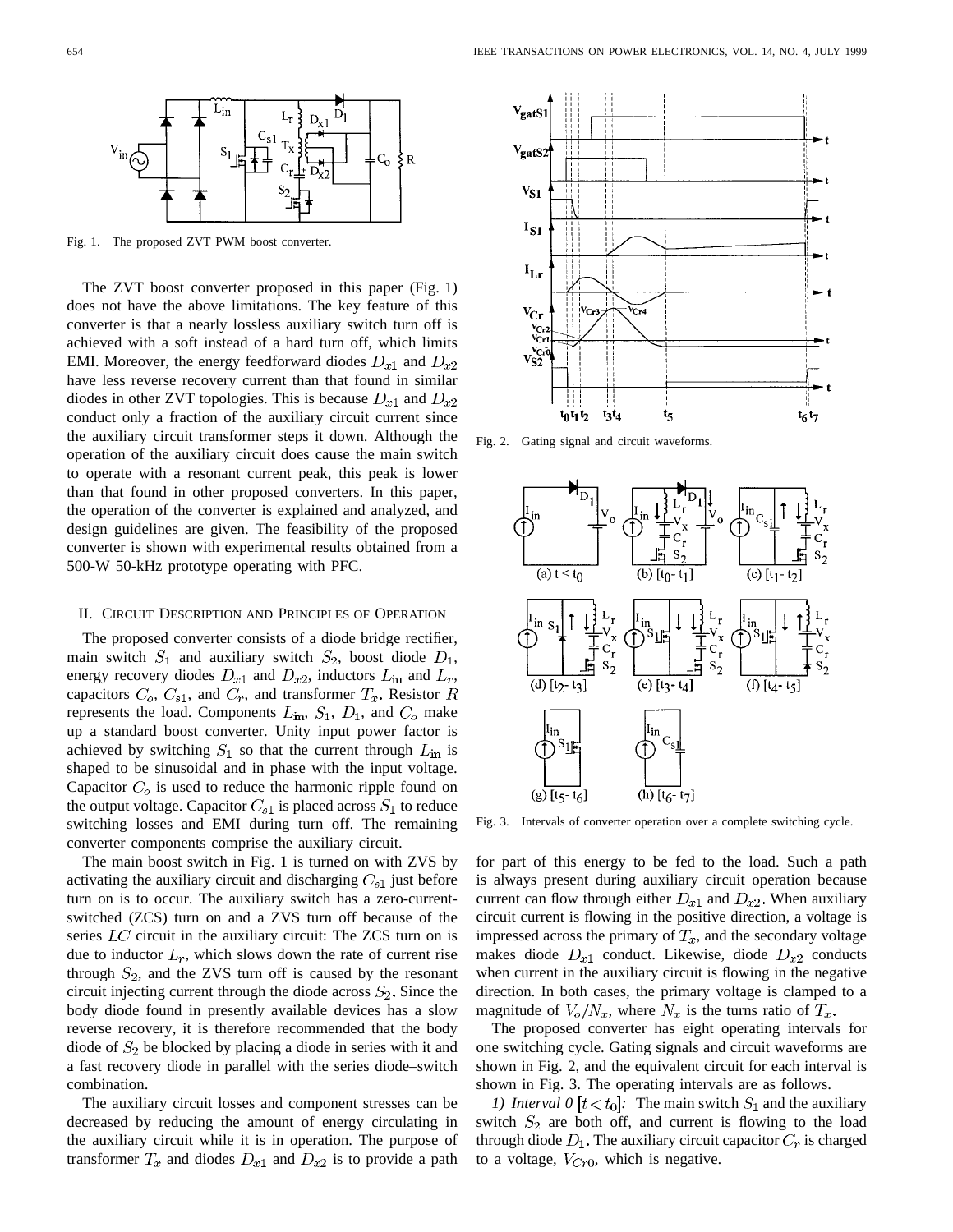2) Interval 1  $[t_0 - t_1]$ : The auxiliary switch  $S_2$  is turned on with resonant inductor  $L<sub>r</sub>$  limiting the rate of current rise. Current is diverted from diode  $D_1$  and the current flowing through the auxiliary circuit rises. At the end of this interval, the current flowing through the auxiliary circuit is equal to the input current, and the voltage across the resonant capacitor is  $V_{Cr1}$ 

*3) Interval* 2  $[t_1 - t_2]$ : Current stops flowing through diode  $D_1$  at  $t = t_1$  and the current flowing through the auxiliary circuit  $I_{Lr}$  is greater than the input current. As  $I_{Lr}$ continues to rise, the current that exceeds the input current discharges the capacitor across  $S_1$ ,  $C_{s1}$ . This interval ends when  $C_{s1}$  has been fully discharged. When this happens, the current flowing through the auxiliary circuit is equal to  $I_{Lr2}$ , and the voltage across the resonant capacitor is  $V_{Cr2}$ .

*4) Interval 3*  $[t_2 - t_3]$ : After  $t = t_2$ , the antiparallel diode of  $S_1$  conducts, keeping the voltage across the switch at zero and allowing the switch to be turned on with ZVS. The current flowing through the auxiliary circuit at the end of the interval is the same as the input current.

*5) Interval 4*  $[t_3 - t_4]$ : Current begins to flow through  $S_1$ after  $t = t_3$ , and the current flowing through the auxiliary circuit is still positive, but less than the input current. At the end of this interval, current  $I_{Lr}$  is zero and the voltage across  $C_r$  is  $V_{Cr} = V_{Cr4}$ .

6) Interval 5  $[t_4 - t_5]$ . Current is flowing through the main switch  $S_1$ . This current is the sum of the input current and the current flowing through the auxiliary circuit, through the antiparallel diode across  $S_2$ . The auxiliary switch  $S_2$  is turned off with ZVS. Under steady-state conditions, the value of  $V_{Cr}$ after this interval is the same as it was before the auxiliary circuit was activated:  $V_{Cr} = V_{Cr1}$ .

*7) Interval* 6  $[t_5 - t_6]$ : The converter operates exactly like a standard PWM boost converter during this interval because the auxiliary circuit is not in operation.

*8) Interval*  $7[t_6 - t_7]$ : At the start of this interval,  $S_1$  is turned off and capacitor  $C_{s1}$  begins to charge. Since  $C_{s1}$  limits the rate of voltage rise, there is little voltage across the switch when it is turned off.  $C_{s1}$  is charged until the voltage across it is equal to the output voltage. Current then starts flowing through diode  $D_1$  and continues to do until the auxiliary circuit is reactivated.

#### III. CIRCUIT ANALYSIS

The equations that characterize each interval of auxiliary circuit operation described in Section II are presented in this section. Only the key auxiliary circuit interval equations are presented because the proposed converter behaves like a conventional PWM boost converter during most of the switching cycle except when the auxiliary circuit is operating. The equations have been derived using the following assumptions.

- 1) The input inductor  $L_{\text{in}}$  is large enough to be considered as a constant dc current source  $I_{\text{in}}$  during the time that current is flowing through the auxiliary circuit.
- 2) The output filter capacitor  $C<sub>o</sub>$  is large enough to be considered as a voltage source  $V<sub>o</sub>$  during the switching cycle.
- 3) The auxiliary switch  $S_2$  has a resistance of  $R_r$  when it is turned on.
- 4) All inductors, capacitors, and the main switch  $S_1$  have a negligible resistance.
- 5) The voltage across transformer  $T_x$  is clamped to a voltage  $V_x = V_o/N_x$  by one of the transformer secondary diodes when current is flowing in the auxiliary circuit. The polarity of  $V_x$  depends on the polarity of the auxiliary circuit current.

It should be noted that  $V_{CrX}$  and  $I_{LrX}$  are the values of  $V_{Cr}$  and  $I_{Lr}$  after Interval X. The equations above have been verified in [9] with simulated and experimental results.

The equations that characterize Interval 1 are

$$
I_{L_r} = \frac{V_o - V_x - V_{Cr0}}{\omega_r L_r} e^{-\xi t} \sin \omega_r t
$$
 (1)  

$$
V_{Cr} = V_o - V_x - \frac{\omega_o}{V_c} (V_o - V_x - V_{Cr0}) e^{-\xi t}
$$

$$
V_{Cr} = V_o - V_x - \frac{\omega_o}{\omega_r} (V_o - V_x - V_{Cr0})e^{-\xi t}
$$

$$
\cdot \cos(\omega_r t - \psi)
$$
 (2)

where

$$
\xi = \frac{R_r}{2L_r} \tag{3}
$$

$$
\omega_o = \frac{1}{\sqrt{I_w C_n}}\tag{4}
$$

$$
\omega_r = \sqrt{\omega_o^2 - \xi^2} \tag{5}
$$

$$
\psi = \tan^{-1} \frac{\varsigma}{\omega_r}.\tag{6}
$$

The equations for Interval 2 are

$$
I_{L_r} = e^{-\xi t} (A \cos \omega'_r t + B \sin \omega'_r t) + I_{\rm in} \frac{C_p}{C_{s1}} \tag{7}
$$

$$
V_{C_{s1}} = e^{-\xi t} \left( \frac{E}{C_{s1}} \cos \omega'_r t + \frac{F}{C_{s1}} \sin \omega'_r t \right)
$$

$$
+I_{\text{in}}\frac{C_{s1} - C_p}{C_{s1}^2}t + V_o - \frac{E}{C_{s1}}\tag{8}
$$

$$
V_{Cr} = -e^{-\xi t} \left( \frac{E}{C_r} \cos \omega_r' t + \frac{F}{C_r} \sin \omega_r' t \right)
$$

$$
+ I_{\text{in}} \frac{C_p}{C_r C_{s1}} t + V_{Cr1} + \frac{E}{C_r} \tag{9}
$$

where

$$
C_p = \frac{C_r C_{s1}}{C_r + C_{s1}}\tag{10}
$$

$$
A = I_{\rm in} \frac{C_p}{C_r} \tag{11}
$$

$$
B = \frac{V_o - V_x - V_{Cr1} - I_{\text{in}}R_r + L_r\xi A}{\omega_r L_r}
$$
 (12)

$$
E = \frac{\xi A + B\omega_r'}{\omega_o'^2} \tag{13}
$$

$$
F = \frac{\xi B - A\omega_r'}{\omega_o'^2}.
$$
\n(14)

The values for variables  $\omega'_{o}$  and  $\omega'_{r}$  can be found by substituting  $C_p$  for  $C_r$  in (4) and (5).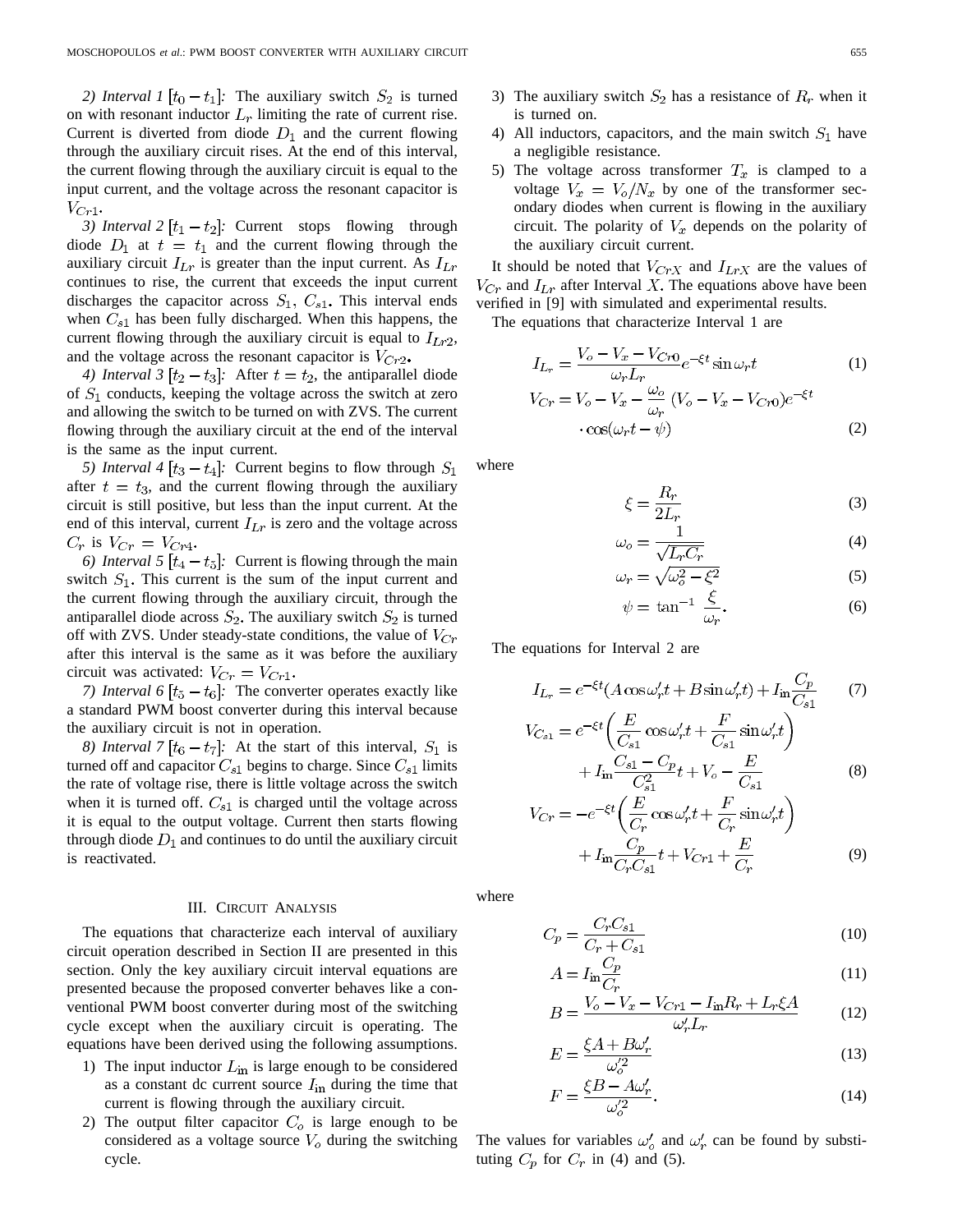The equations for Intervals 3 and 4 are

$$
I_{Lr} = e^{-\xi t} \left( I_{Lr2} \cos \omega_r t - \frac{G + L_r \xi I_{Lr2}}{\omega_r L_r} \sin \omega_r t \right) \tag{15}
$$

$$
V_{Cr} = e^{-\xi t} \left( G \cos \omega_r t + \frac{\xi C_r G + I_{Lr2}}{\omega_r C_r} \sin \omega_r t \right) - V_x \tag{16}
$$

where

$$
G = V_{Cr2} + V_x. \tag{17}
$$

The equations for Interval 5 are

$$
I_{Lr} = -\frac{V_{Cr4} - V_x}{\omega_o L_r} \sin \omega_o t \tag{18}
$$

$$
V_{Cr} = (V_{Cr4} - V_x)\cos\omega_o t + V_x. \tag{19}
$$

The auxiliary circuit is in state state when  $V_{Cr}$  after Interval 5 is equal to  $V_{Cr0}$ .

#### IV. CHARACTERISTIC CURVES

This section presents characteristic curves for auxiliary switch voltage, auxiliary switch peak current, and main switch peak current (Fig. 4). These curves, which have been generated by computer using the equations presented in the previous section, are used in the design example presented in Section VI. Although the equations were derived with a dc input source, they can also be used to determine worst case operating conditions for the converter operating with an ac input source, which is the case when it is used PFC applications. An ac input source can be considered to be dc during a very short switching cycle.

As an example of how the equations derived in Section III can be used, Fig. 5 shows a simple flowchart of a computer program that determines whether the auxiliary circuit is functioning under steady-state conditions. This is done by determining whether the voltage across capacitor  $C_r$ ,  $V_{Cr}$ , after the auxiliary circuit has gone through a cycle, is equal to its initial value before the auxiliary circuit was activated. Once it has been determined that the auxiliary circuit is in steady state, the desired value of a desired voltage or current (i.e., main switch peak current) can be determined for a specific operating point. When this is done, the whole process can be repeated for several operating points until a curve is generated.

Since the auxiliary circuit is activated just before the main switch is turned on, the operation of the circuit is dependent on the input current value at that instant, and the output voltage  $V<sub>o</sub>$ . The curves have thus been generated with respect to the ratio

$$
Z_{rb} = \frac{V_o}{I_{\rm in}}.\t(20)
$$

The parameter on the vertical axis of each graph has been plotted with respect to the characteristic resonant impedance of auxiliary circuit components  $L_r$  and  $C_r$ 

$$
Z_r = \sqrt{\frac{L_r}{C_r}}\tag{21}
$$

for various values of  $K = C_r/C_{s1}$ . The curves in Fig. 4 have been generated with  $Z_{rb} = 60$  and auxiliary circuit



Fig. 4. (a) Peak voltage of  $S_2$ ,  $V_{s2, \text{peak}}$ . (b) Peak current of  $S_2$ ,  $I_{s2, \text{peak}}$ . (c) Peak current of  $S_1$ ,  $I_{s1, peak}$  versus resonant impedance  $Z_r$  for  $Z_{rb} = 60 \Omega$ , auxiliary circuit transformer turns ratio  $N_x = 8$ , and various values of capacitor ratio K.

transformer turns ratio  $N_x = 8$  in accordance with the design example presented in Section VI. The vertical and horizontal axes of each graph and the capacitor ratio  $K$  are given as per unit values. The actual values of the axis parameters can be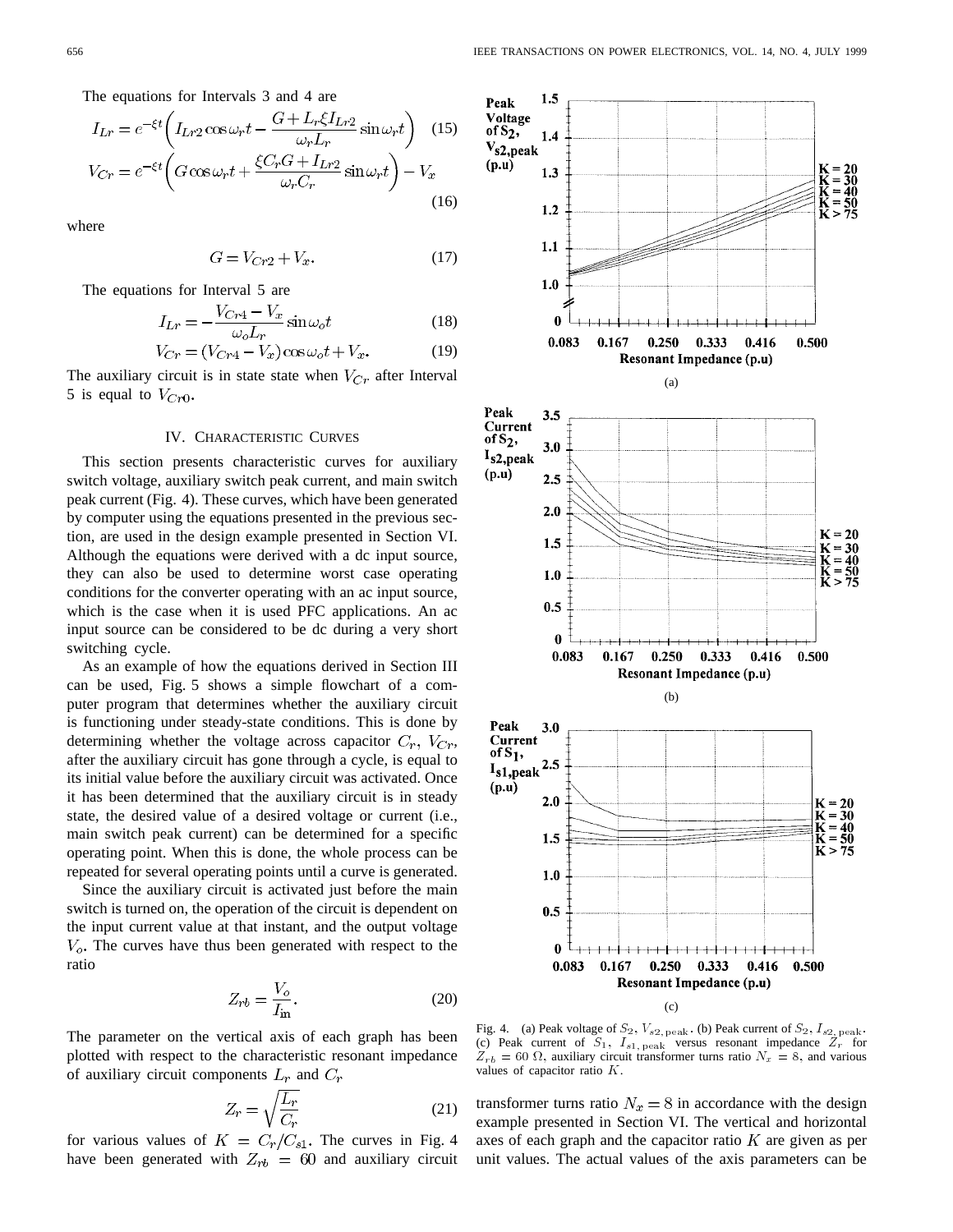

Fig. 5. Flowchart of program to determine if converter is operating under steady-state conditions.

obtained by multiplying the per unit value with the appropriate base value, as discussed in Section VI.

# *A. Auxiliary Switch Peak Voltage Versus Auxiliary Circuit Resonant Impedance*

A graph of auxiliary switch peak voltage  $V_{s2, \text{peak}}$  versus  $Z_r$  is shown in Fig. 4(a). The voltage across the switch when the auxiliary circuit is inactive is the sum of the output voltage  $V_o$ , the clamped transformer voltage  $V_x$ , and the voltage across  $Cr, V_{Cr}$ . It can be seen that  $V_{s2, peak}$  increases for increasing values of  $C_{s1}$  (decreasing values of K) if  $L_r$  and  $C_r$  (and therefore  $Z_r$ ) are kept constant and increases for increasing values of  $L_r$  (increasing values of  $Z_r$ ) if  $C_{s1}$  and  $C_r$  (and therefore  $K$ ) are kept constant. In both cases, the reason is due to an increase in energy stored in  $C_r$ .

# *B. Auxiliary Switch Peak Current*  $I_{s2, \text{peak}}$  Versus *Auxiliary Circuit Resonant Impedance*

A graph of auxiliary switch peak current  $I_{s2, \text{peak}}$  versus  $Z_r$ is shown in Fig. 4(b). It can be seen from this graph that if



Fig. 6. Time interval during which  $S_1$  should be turned on for ZVS turn on.

 $L_r$  and  $C_r$  (and therefore  $Z_r$ ) are kept constant, then  $I_{s2, \text{peak}}$ increases for increasing values of  $C_{s1}$  (decreasing values of  $K$ ) because there is more energy being discharged into the auxiliary circuit. If  $C_{s1}$  and  $C_r$  (and therefore K) are kept constant and  $L_r$  is varied instead, then  $I_{s2, \text{peak}}$  decreases for increasing values of  $L_r$  because this increases the value of  $Z_r$ , which is the characteristic impedance of the auxiliary resonant circuit.

# *C. Main Switch Peak Current*  $I_{s1, peak}$  Versus *Auxiliary Circuit Resonant Impedance*

The graph of main switch peak current  $I_{s1, \text{peak}}$  versus  $Z_r$  shown in Fig. 4(c) has the same characteristics as the graph in Fig. 4(b) until  $Z_r > 15{\text -}20 \Omega$  (0.250–0.333 p.u.) when the current rises. This can be explained by considering that the peak auxiliary circuit current during Interval 5 (when the main switch current becomes the sum of the auxiliary circuit and input currents) is proportional to  $V_{Cr4}/Z_r$ , where  $V_{Cr4}$  is the voltage across  $V_{Cr}$  after Interval 4 and is positive. Both  $V_{Cr4}$  and  $Z_r$  are increased when  $C_r$  is decreased, but  $V_{Cr4}$  increases more at higher values of  $Z_r$ , which in turn increases the ratio of  $V_{Cr4}/Z_r$ . The increase in  $V_{Cr4}$  when  $C_r$  is decreased also explains why the rise in  $I_{s1, \text{peak}}$  when  $Z_r > 15{\text -}20$  becomes more pronounced at higher values of  $K$ .

# V. TIME INTERVAL FOR ZVS TURN ON OF MAIN SWITCH  $S_1$

The turns ratio  $N_x$  of transformer  $T_x$  determines the amount of energy circulating in the auxiliary circuit while it is operating. As  $N_x$  is lowered, less energy circulates in the circuit, which results in reduced auxiliary circuit voltages and currents. There is, however, a limit as to how low the value of  $N_x$  can be. If  $N_x$  is too low, then switch  $S_1$  will not be able to turn on with ZVS.

The main switch will have a ZVS turn on only if it is turned on after capacitor  $C_{s1}$  has been discharged at time  $t = t_A$ , but before the current through the resonant circuit drops below the input current at  $t = t_B$  (thus recharging  $C_{s1}$ ) as shown in Fig. 6. This means that a ZVS turn on will occur as long as  $S_1$ is turned on at a time instant within the time interval  $t_A - t_B$  $(t = t_0^*)$  after the auxiliary switch  $S_2$  has been turned on at time  $t_0$ . When the auxiliary circuit is operating, the voltage across the primary of  $T_x$  is clamped to  $V_x = V_o/N_x$ . Since the polarity of  $V_x$  is set to be opposite that of  $V_{Cr}$ , the voltage across  $L_r$  and thus the current flowing in the auxiliary circuit  $I_{Lr}$  is reduced—the higher the value of  $V_x$ , the lower  $I_{Lr}$ is and therefore the lower the amount of energy available to discharge capacitor  $C_{s1}$ . Switch  $S_1$  will not turn on with ZVS if  $V_x$  is set to too large a value.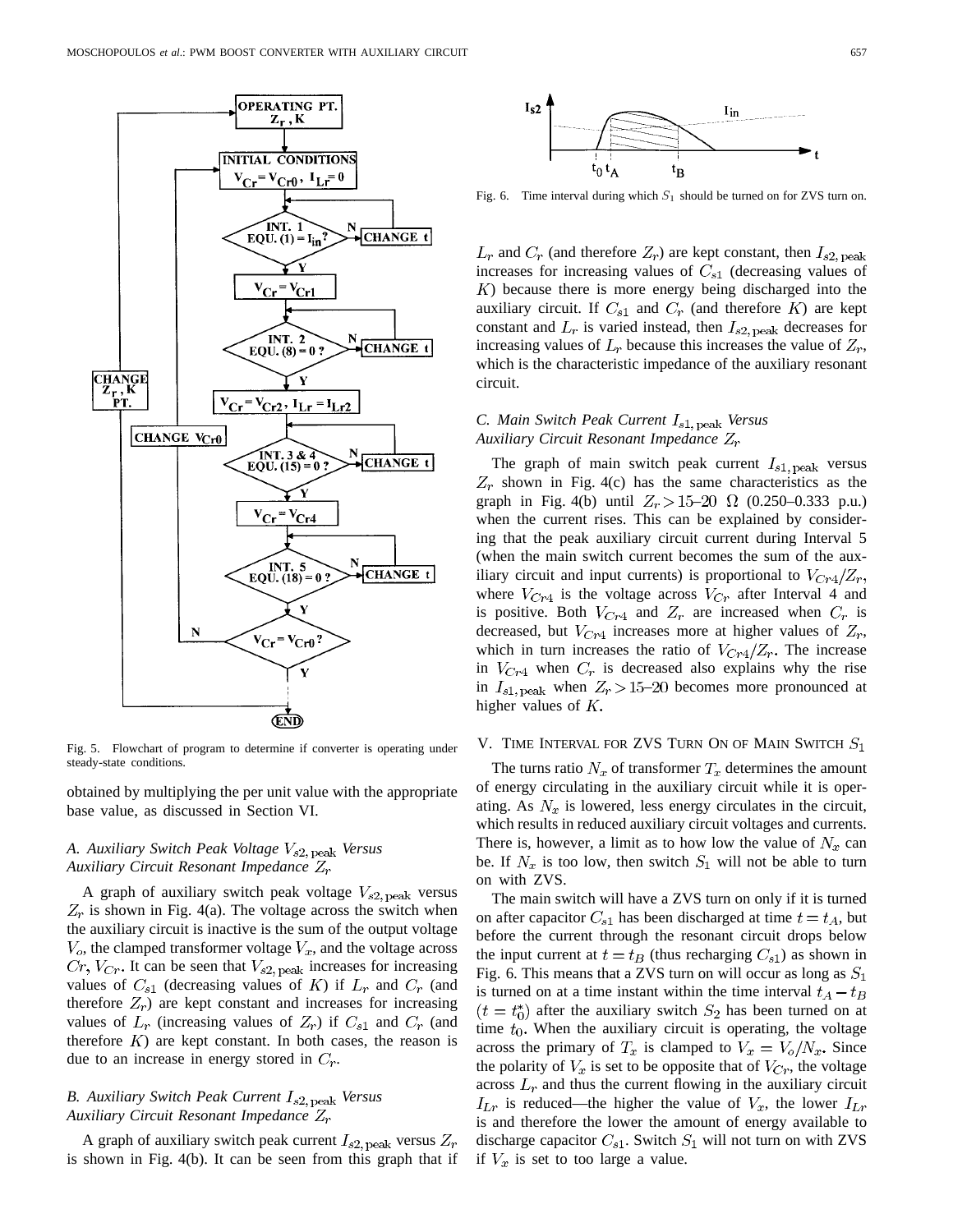

Fig. 7. ZVS turn-on times for  $S_1$  per unitized with respect to  $T_r$  versus resonant impedance  $Z_r$  for  $Z_{rb} = 500 \Omega$ , auxiliary circuit transformer turns ratio  $N_x = 8$ , and various values of capacitor ratio K.

The ZVS time interval  $t_A - t_B$  is at its shortest when the input current is low. It is therefore at low values of input current that curves for  $t_A$  and  $t_B$  should be generated. For example, Fig. 7 shows curves of ZVS time interval  $t_A - t_B$  generated with  $Z_{rb} = Z_{rb, \text{max}} = 500 \Omega$  taken to be representative of the case when the input current is small. A ZVS turn on for  $S_1$  will be guaranteed if  $t = t_0^*$  is set so that it is between the  $t_A$  and  $t_B$  curves at this value of  $Z_{rb}$ . Note that  $t_A$  and  $t_B$  in Fig. 7 have been per unitized with respect to

$$
T_r = 2\pi \sqrt{L_r C_r} \tag{22}
$$

where  $T_r$  is the duration of the natural resonant cycle of the auxiliary circuit.

#### VI. DESIGN GUIDELINES

In this section, guidelines for the design of the proposed converter are presented.

# *A. Selection of Boost Converter Components and Capacitor*

The process of selecting boost converter components  $L_{\text{in}}$ ,  $S_1, D_1$ , and  $C_0$  is the same as that for a conventional PWM boost converter. The design and rating of these components are the same except for the peak current of switch  $S_1$ , which occurs during a small fraction of the switching cycle. Since the peak current ratings of switches tend to be much higher than their continuous current ratings, the guidelines for selecting the switch are therefore the same as those used to select the switch in a conventional boost converter.

In a standard PWM boost converter,  $C_{s1}$  is the sum of the output capacitance of the main boost switch and an external capacitor placed across the switch. The purpose of the external capacitor is to further limit the losses and the EMI caused by the turn off of  $S_1$ —the larger the value of  $C_{s1}$ , the lower the losses and EMI are since  $C_{s1}$  slows down the rate of voltage rise across the switch. For the proposed converter,  $C_{s1}$  should be determined in the same manner as it is for a standard boost converter.

## *B. Selection of Transformer Turns Ratio and Diodes*

The transformer turns ratio  $N_x$  should be selected so that it is high enough to allow  $S_1$  to operate with soft switching, but low enough to keep voltage and current stresses low.  $N_x$  can be determined by generating time interval curves for the ZVS turn on of  $S_1$ , then determining whether a sufficient ZVS time interval exists for a wide range of resonant circuit component values. If such an interval does not exist, then curves should be generated for a higher value of  $N_x$  until a sufficient ZVS time interval arises.

The maximum voltage that a transformer secondary diode experiences is twice the output voltage when the other diode is conducting current. The peak and average current values of these diodes can be found by dividing the respective auxiliary current values by  $N_x$ . The average current flowing in the secondary diodes can be considered negligible since the auxiliary switch average current is already small.

# *C. Selection of Resonant Inductor*  $L_r$ , Resonant *Capacitor*  $C_r$ *, and Boost Diode*

It was mentioned in the Introduction that one of the problems of the boost converter is the reverse recovery characteristic of the boost diode. This is partially a function of the diode's turn off  $di/dt$  and can be improved if the current flowing through it is slowly diverted during a controlled rise time after turning on  $S_2$ . This rise time is dependent on the value of inductor  $L_r$ . The larger the value of  $L_r$ , the less recovery current there will be, but there will also be more auxiliary circuit conduction losses as the length of the resonant cycle  $T_r$ , and thus the auxiliary circuit rms current, are increased. In order to minimize the amount of reverse recovery current while keeping  $L_r$  as small as possible,  $L_r$  can be designed so that the auxiliary circuit current is allowed to ramp up to within three times the boost diode's specified reverse recovery time,  $t_{rr}$ , as suggested in [5]. The value of  $L_r$  can be calculated for the proposed converter as follows:

$$
L_r = \frac{3t_{rr}\left(V_{s2} - 2\frac{V_o}{N_x}\right)}{I_{\text{in,max}}}.\tag{23}
$$

The value of  $V_{s2} - 2V_o/N_x$  represents the voltage across  $L_r$ just after  $S_2$  is turned on.

The value of  $C_r$  should be selected to be as low as possible to keep the length of the resonant cycle  $T_r$  small. If, however, the value of  $C_r$  is too low, then this will result in excessive values of  $I_{s2, \text{peak}}$  and, more importantly,  $V_{s2}$ . As a compromise, the value of  $C_r$  should be selected so that it is small, but does not allow  $V_{s2}$  to exceed some specified limit. This tradeoff will be seen more clearly in the design example, where it is demonstrated how the value of  $C_r$  can be chosen by using design curves.

It should be noted that the boost diode  $D_1$  should be a fast recovery diode because a slower diode would require a larger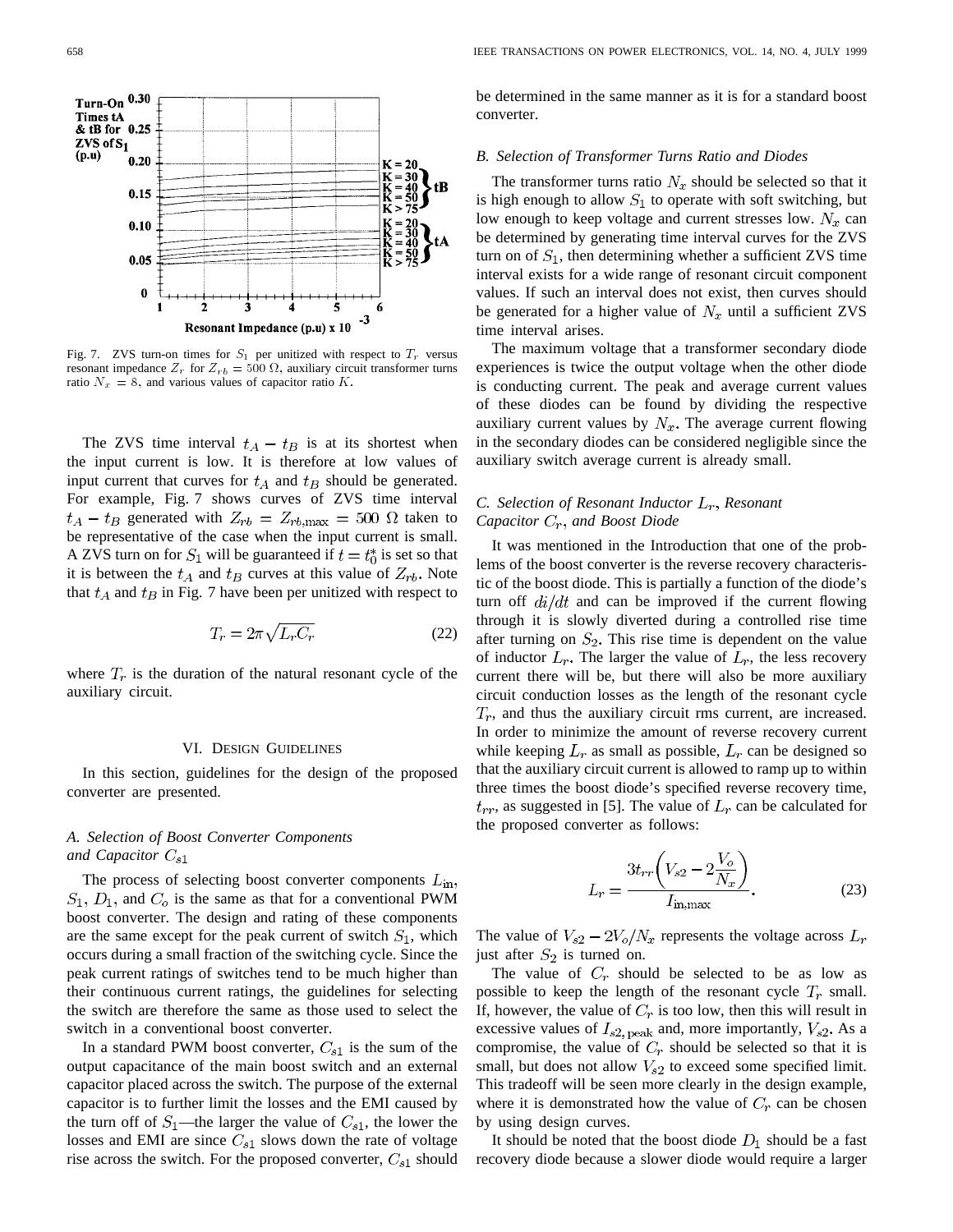value of  $L_r$ , which would increase the duration of auxiliary circuit operation and conduction losses.

#### *D. Selection of Auxiliary Switch*

The main criteria for the selection of auxiliary switch  $S_2$ are the peak voltage and current values. The peak voltage and current ratings can be determined from characteristic curves such as the ones shown in Fig. 4. Once these ratings have been determined, a device for the auxiliary switch can be chosen from among several devices. The output capacitance of the device  $C_{s2}$  should be as low as possible in order to minimize the losses that still exist when the switch is turned on with ZCS. The on-state resistance of the device  $R_r$  should also be low in order to reduce conduction losses. Since output capacitance and on-state resistance are inversely related in MOSFET's (a decrease in one means an increase in the other), a compromise must be made between the two in choosing a device. For example, a MOSFET with an on-state resistance in the low milliohms would not be recommended because its high value of output capacitance would result in high switching losses. To help in the selection of  $S_2$ , the following equation can be used to approximate the losses in the device:

$$
S_{2,\text{loss}} = \frac{C_{s2}V_{s2}f_{\text{sw}}}{2} + 0.2(I_{s2,\text{peak}}^2T_r f_{\text{sw}})R_r.
$$
 (24)

It has been assumed for (24) that the current flowing through  $S_2$  is like a clipped half-wave sinusoid and that auxiliary circuit operation is insensitive to variations in  $R_r$ .

#### VII. DESIGN PROCEDURE AND EXAMPLE

A design procedure to select the auxiliary circuit components and the ZVS time interval  $t_A - t_B$  for the  $S_1$  turn on are presented in this section. The procedure is based on the guidelines that were presented in the previous section. The key design objective is to select values for  $L_r$  and  $C_r$  so that the following is achieved.

- 1) The boost diode reverse recovery current is eliminated.
- 2) The voltage across  $S_2$  is kept below a targeted value (i.e., the maximum allowable switch voltage).
- 3) Switch  $S_1$  turns on with ZVS (capacitor  $C_{s1}$  ensures that  $S_1$  turns off with ZVS).

The steps of the design procedure are as follows.

- 1) Select components  $L_{\text{in}}$ ,  $S_1$ ,  $D_1$ ,  $C_o$ , and  $C_{s1}$  using the same procedure as that used to design a conventional PWM boost converter.
- 2) Generate curves of  $t_A$  and  $t_B$  versus  $Z_r$  for various values of  $N_x$  and  $K = C_r/C_{s1}$ . Select a value of  $N_x$ that allows for the ZVS turn on of  $S_1$  over a wide range of values of  $Z_r$  (i.e., 5–20  $\Omega$ ). This should be done for a high value of  $Z_{rb}$  (i.e.,  $Z_{rb, \text{max}} > 200$ ) because the ZVS time interval is the shortest when the input current is low. Note that it is pointless to design for  $Z_{rb,\text{max}} = \infty$ , which corresponds to zero-input current because the main switch has no switching losses in this case.
- 3) Determine the lowest value of  $Z_{rb} = V_o/I_{\text{in}}$ ,  $Z_{rb,\text{min}}$ that the converter can encounter just before the auxiliary

TABLE I BASE VALUES

| VOLTAGE          | $V_b = 380$ V                                |
|------------------|----------------------------------------------|
| <b>CURRENT</b>   | $I_{h} = 6.3 \text{ A}$                      |
| <b>IMPEDANCE</b> | $Z_{rb,min} = 60 \Omega$ (Fig. 4)            |
|                  | $Z_{rb, \text{max}} = 500 \,\Omega$ (Fig. 7) |
| TIME             | $T_h = 2.76 \,\mu s$                         |

circuit is activated, and take this value to be the base impedance. This is when the main switch and auxiliary switch peak currents and the auxiliary switch voltage are at their highest values. The base voltage is  $V<sub>o</sub>$ , and the base current is the corresponding input current.

- 4) Use (23) to determine a value for  $L<sub>r</sub>$  that will eliminate the boost diode reverse recovery current.
- 5) Use a graph of auxiliary switch voltage such as the one in Fig. 4(a) to determine the smallest value of  $C_r$  that makes  $V_{s2, \text{peak}}$  to be less than the targeted value.
- 6) When  $N_x$ ,  $L_r$ , and  $C_r$  (and thus  $Z_r$ ) are known, determine the ratings for the auxiliary switch and the ZVS time interval.

The following example is given to illustrate the design procedure. It should be noted that the design procedure is an iterative one, and that only the last iteration is shown. The converter is to be designed according to these specifications.

| Output power               | $P_0 = 500$ W.                      |
|----------------------------|-------------------------------------|
| Output voltage             | $V_{o} = 380$ V.                    |
| Input voltage              | $V_{\text{in}} = 100 - 240$ Vrms.   |
| Switching frequency        | $f_{\rm sw} = 50$ kHz.              |
| Maximum voltage of $S_2$   | $V_{s2, \text{peak}} \leq 1.2 V_o.$ |
| Input current peak ripple  | $I_{\rm in,rip} = 15\%.$            |
| Output voltage peak ripple | $V_{\rm cor,pk} = 1\%.$             |

The voltage across the auxiliary switch  $V_{s2}$  is targeted to be less than or equal to  $1.2V<sub>o</sub>$  so that a 500-V device can be used as the auxiliary switch. This gives a safety margin of about 50 V for the worst case condition. For the design example, it will be assumed that the converter efficiency is  $\eta = 95\%$ at low-input voltage and that  $V_{\text{cor,pk}}$  is negligible. The base values used for per unitizing are listed in Table I. The steps taken in the example are as follows.

- 1) The procedure to select components  $L_{\text{in}}$ ,  $S_1$ ,  $D_1$ , and  $C<sub>o</sub>$  is shown in [10] and will therefore not be shown here.  $C_{s1}$  is set to 0.75 nF, and the boost diode to be used is a fast recovery diode with a reverse recovery time of  $t_{rr} = 60$  ns.
- 2) A transformer turns ratio of  $N_x = 8$  is selected based on the graph shown in Fig. 7. It can be seen that a ZVS time interval  $t_A - t_B$  exists over a wide range of  $Z_r$  when the input current is low (i.e.,  $Z_{rb,\text{max}} = 500$ ). This is the worst case condition for operating  $S_1$  with a ZVS turn on. Lower values of  $N_x$  such as  $N_x = 6$  or 7 were rejected because they did not provide a sufficient ZVS time interval for the main switch.
- 3) The minimum value of  $Z_{rb,\text{min}} = V_o/I_{\text{in}}$  that the converter will encounter just before the auxiliary circuit is activated is when the input current is at its peak, when  $V_{\rm in} = 100$  Vrms. This current value can be calculated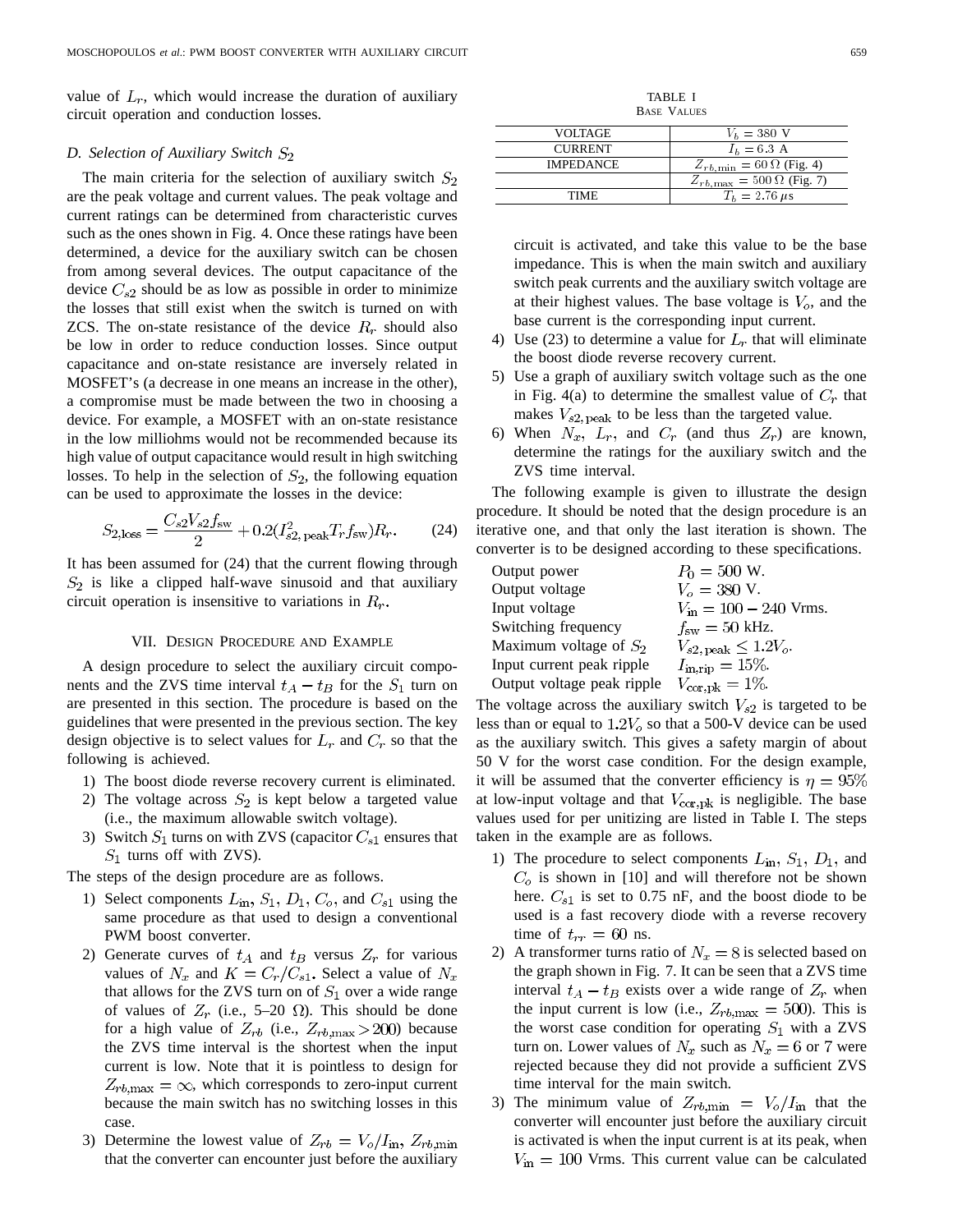

Fig. 8. Experimental results:  $V_0 = 380$  V and  $P_0 = 500$  W. (a) Main switch  $S_1$  turn on (V: 100 V/div, I: 2 A/div, and t: 500 ns/div). (b) Auxiliary switch  $S_2$  voltage and resonant inductor current (V: 100 V/div, I: 2 A/div, and t: 500 ns/div). (c) Main switch  $S_1$  waveforms (V: 100 V/div, I: 2 A/div, and t:  $5$  s/div). (d) Boost diode current ( $\overline{I}$ : 2 A/div and t: 2 s/div).

as follows:

$$
I_{\rm in} = \frac{\sqrt{2} \cdot P_o}{V_{\rm in} \eta} (1 - \Delta I_{\rm in,rip})
$$
  
=  $\frac{\sqrt{2} \cdot 500}{100 \cdot 0.95} (1 - 0.15) = 6.3 \text{ A}.$  (25)

Note that the input peak current ripple of 15% has been taken into account because the current is below its average value when auxiliary circuit is activated and it starts to rise afterwards while  $S_1$  is on. The minimum value of  $Z_{rb}$  is  $Z_{rb,\text{min}} = 380/6.3 = 60 \Omega$ . The curves in Fig. 4 which have already been generated for  $Z_{rb} = 60 \Omega$  will be used in this example.

4) The value of  $L<sub>r</sub>$  is determined from (23)

$$
L_r = \frac{3(60 \text{ ns})(1.2 \cdot 380 \text{ V} - 2\frac{380}{8})}{6.3 \text{ A}} = 10.3 \,\mu\text{H.}
$$
 (26)

- 5) The smallest value of  $C_r$  so that  $V_{s2, \text{peak}} \leq 1.2$  p.u. can be found from Fig. 4(a). This can be approximated to be  $C_r = 0.75 \text{ nF} \times 25 = 18.8 \text{ nF} \text{ at } Z_r = 22 \Omega (0.367 \text{ p.u.})$ and  $K = 25$ .  $V_{s2, peak} = 1.2 \text{ V} \times 380 \text{ p.u.} = 456 \text{ V}$ . Note that a larger value of  $C_r$  could have been chosen to make  $V_{s2, \text{peak}}$  to be less than 1.2 p.u., but this would have meant increasing the duration of the auxiliary circuit resonant cycle.
- 6)  $I_{s2, \text{peak}}$  and  $I_{s1, \text{peak}}$  are found from Fig. 4(b) and (c). For  $K = 25$  and  $Z_r = 22 \Omega$ ,  $I_{s2, peak} \approx 6.3 A \times$ 1.45 p.u. = 9.2 A and  $I_{s1,peak} \approx 6.3 \text{ A} \times 1.7 \text{ p.u.} =$ 10.8 A. For the ZVS time interval graph of Fig. 7, the

value of  $T_r$  is calculated using (22)

$$
T_r = 2\pi \sqrt{10.3 \,\mu\text{H} \cdot 18.8 \,\text{nF}} = 2.76 \,\mu\text{s}.\tag{27}
$$

The values of  $t_A$  and  $t_B$  from Fig. 7 for  $K = 25$  and  $Z_r = 22$ :  $t_A = 0.085 \times 2.76$  s = 235 ns and  $t_B$  =  $0.17 \times 2.76$  s = 470 ns. The peak voltage stress across the transformer diodes is 2 p.u. or  $2 \times 380$  V = 760 V.

#### VIII. EXPERIMENTAL RESULTS

The feasibility of the proposed converter was verified with results obtained from a 500-W experimental prototype. The input voltage was 100–240 Vrms, the output voltage was  $V_o = 380$  V, and the switching frequency was 50 kHz. The auxiliary circuit component values that were used were  $L_r = 9.8 \mu H$  and  $C_r = 18 \text{ nF}$ . The main circuit component values were  $C_{s1} = 0.75$  nF,  $L_{in} = 800 \,\mu$ H, and  $C_o = 780 \,\mu$ F. An IRFP460 MOSFET was used as the main switch, an IRF840 MOSFET was used as the auxiliary switch, and a HFA15TB60 fast recovery diode was used as the boost diode. A Micrometals T106-8/90 core was used for  $L_r$ , and a TDK PC30 core was used for the transformer.

Fig. 8(a) shows the voltage across the main switch  $S_1$  and the combined current through  $S_1$ , its body diode, and capacitor  $C_{s1}$ . It can be seen that  $C_{s1}$  is discharged and there are no switching losses during turn on. Fig. 8(b) shows auxiliary switch voltage and resonant inductor current waveforms. It can be seen that the switch has a ZCS turn on and that current does flow through the antiparallel diode across the auxiliary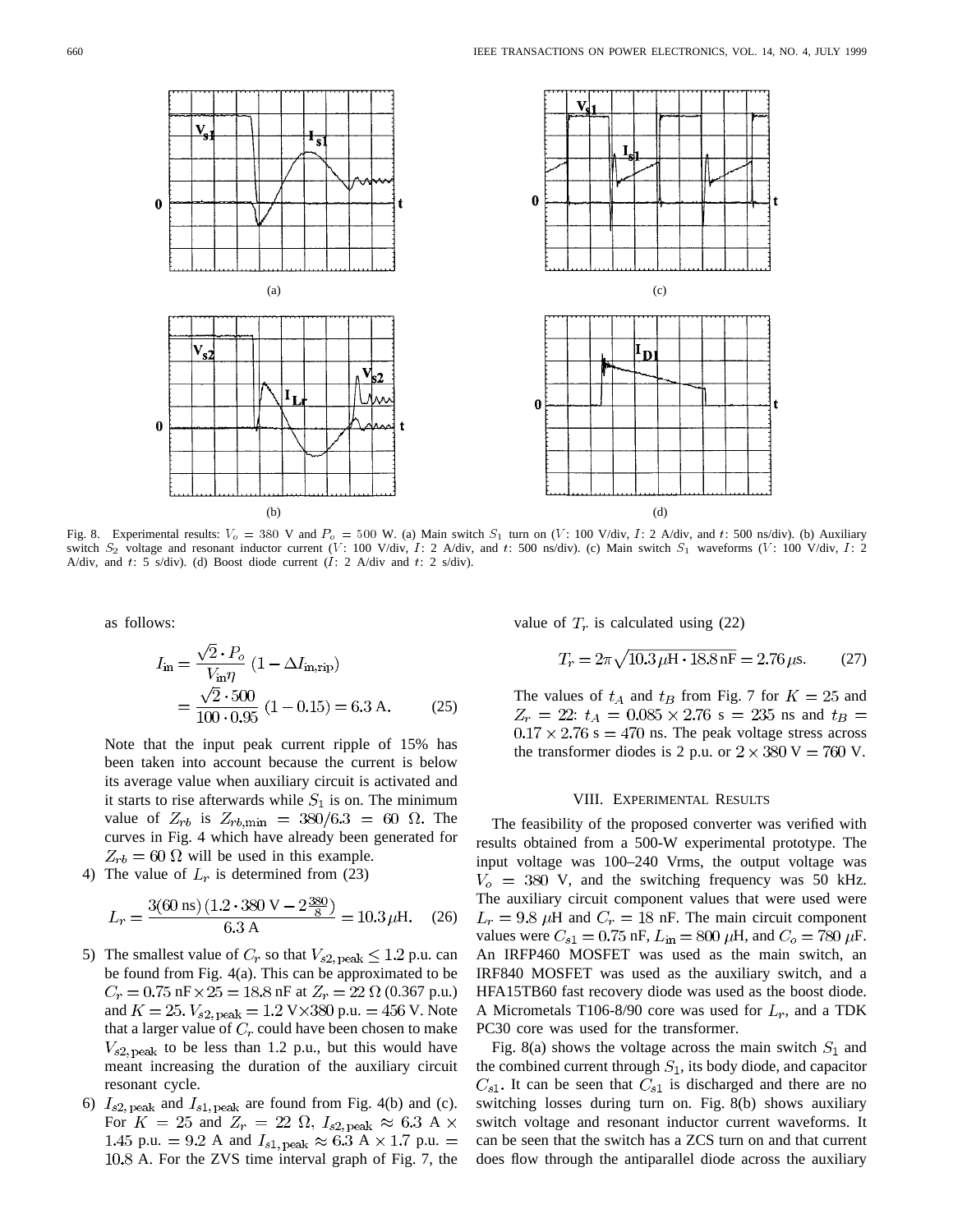

Fig. 9. Efficiency versus rms input voltage ( $V_o = 380$  V,  $P_o = 500$  W, and  $f_{\rm sw} = 50$  kHz).

switch thus ensuring that the switch has a ZVS turn off with very little ringing.

Fig. 8(c) shows the same pair of waveforms as in Fig. 8(a), but on a different time scale. These waveforms are the same as those found on a PWM boost converter although the current does have a resonant peak due to the auxiliary circuit. Fig. 8(d) shows the current flowing through the boost diode. Note that there is no reverse recovery current—this is due to the operation of the auxiliary circuit. Fig. 9 shows the efficiency of the proposed converter as a function of input voltage compared with that of a conventional PWM converter. It can be seen that the proposed converter is more efficient than the PWM converter, especially when the input voltage is low.

#### IX. CONCLUSION

A ZVT PWM boost converter has been proposed in this paper. The key feature of this converter is that a nearly lossless auxiliary switch turn off is achieved with a soft instead of a hard turn off, which limits EMI. Additional features include PWM control with soft switching for all active and passive switches, and low peak switch stresses due to a simple energy feedforward auxiliary circuit. The operation of the converter has been explained and analyzed. The results of the analysis have been used to generate characteristic curves that were then used to develop guidelines for the design of converter components and for ZVS operation. The results obtained from a 500-W prototype have shown that the proposed converter can operate with little increase in voltage and current stresses and that an improvement in efficiency of approximately 2%–3% over the conventional PWM converter can be achieved.

#### **REFERENCES**

- [1] R. Streit and D. Tollik, "High efficiency telecom rectifier using a novel soft-switching boost-based input current shaper," in *IEEE Int. Telecom. Ener. Conf. Rec.*, 1991, pp. 720–726.
- [2] G. Hua, C.-S. Lieu, Y. Jiang, and F. C. Lee, "Novel zero-voltagetransition PWM converters," *IEEE Trans. Power Electron.*, vol. 9, pp. 213–219, Mar. 1994.
- [3] L. Yang and C. Q. Lee, "Analysis and design of boost zero-voltagetransition PWM converter," in *IEEE Appl. Power Elec. Conf. Rec.*, 1993, pp. 707–713.
- [4] J. P. Gegner and C. Q. Lee, "Zero-voltage-transition converters using a simple magnetic feedback technique," in *IEEE Appl. Power Elec. Conf. Rec.*, 1994, pp. 590–596.
- [5] J. Bazinet and J. O'Connor, "Analysis and design of a zero-voltagetransition power factor correction circuit," in *IEEE Appl. Power Elec. Conf. Rec.*, 1994, pp. 591–600.
- [6] G. Moschopoulos, P. Jain, and G. Joos, "A novel zero-voltage switched PWM boost converter," in *IEEE Power Elec. Spec. Conf. Rec.*, 1995, pp. 694–700.
- [7] K. M. Smith and K. M. Smedley, "A comparison of voltage mode soft switching methods for PWM converters," *IEEE Trans. Power Electron.*, vol. 12, pp. 376–386, Mar. 1994.
- [8] D. Zhang, D. Y. Chen, and F. C. Lee, "An experimental comparison of conducted EMI emission between a zero-voltage transition circuit and a hard switching circuit," in *IEEE Power Elec. Spec. Conf. Rec.*, 1996, pp. 1992–1997.
- [9] G. Moschopoulos, "Soft-switching power factor corrected converter topologies," Ph.D. dissertation, Concordia Univ., Montréal, P.Q., Canada, 1996.
- [10] L. H. Dixon, "High power factor switching preregulator design optimization," in *Unitrode Power Supply Design Seminar SEM700*, 1990.



**Gerry Moschopoulos** (S'90–M'97) received the B.Sc., M.A.Sc., and Ph.D. degrees in electrical engineering from Concordia University, Montréal, P.Q., Canada, in 1989, 1992, and 1997, respectively.

From 1995 to 1998, he was with the Advanced Power Systems Division, Nortel, where he worked on the development of power supplies and systems for telecommunications applications. He is now with the Department of Electrical and Computer Engineering, Concordia University, where he researches the application of power electronics for

telecommunications and computer systems.



Praveen K. Jain (S'86–M'88–SM'91) received the B.E. (Hons.) degree from the University of Allahabad, India, and the M.A.Sc. and Ph.D. degrees from the University of Toronto, Toronto, Ont., Canada, in 1980, 1984, and 1987, respectively, all in electrical engineering.

Currently, he is a Professor at Concordia University, Montréal, P.Q., Canada, where he is engaged in teaching and research in the field of power electronics. Prior to this (1989–1994), he was a Technical Advisor with the Power Group, Nortel,

Ottawa, Ont., where he provided guidance for research and development of advanced power technologies for telecommunications. During 1987–1989, he was with Canadian Astronautics Ltd., Ottawa, where he played a key role in the design and development of high-frequency power conversion equipment for the Space Station Freedom. He was a Design Engineer and Production Engineering at Brown Boveri Company and Crompton Greaves Ltd., India, respectively, from 1980 to 1981. He has published over 100 technical papers and holds nine patents (an additional ten are pending) in the area of power electronics. His current research interests are power electronics applications to space, telecommunications, and computer systems.

Dr. Jain is a member of the Professional Engineers of Ontario and an Associate Editor of the IEEE TRANSACTIONS ON POWER ELECTRONICS.